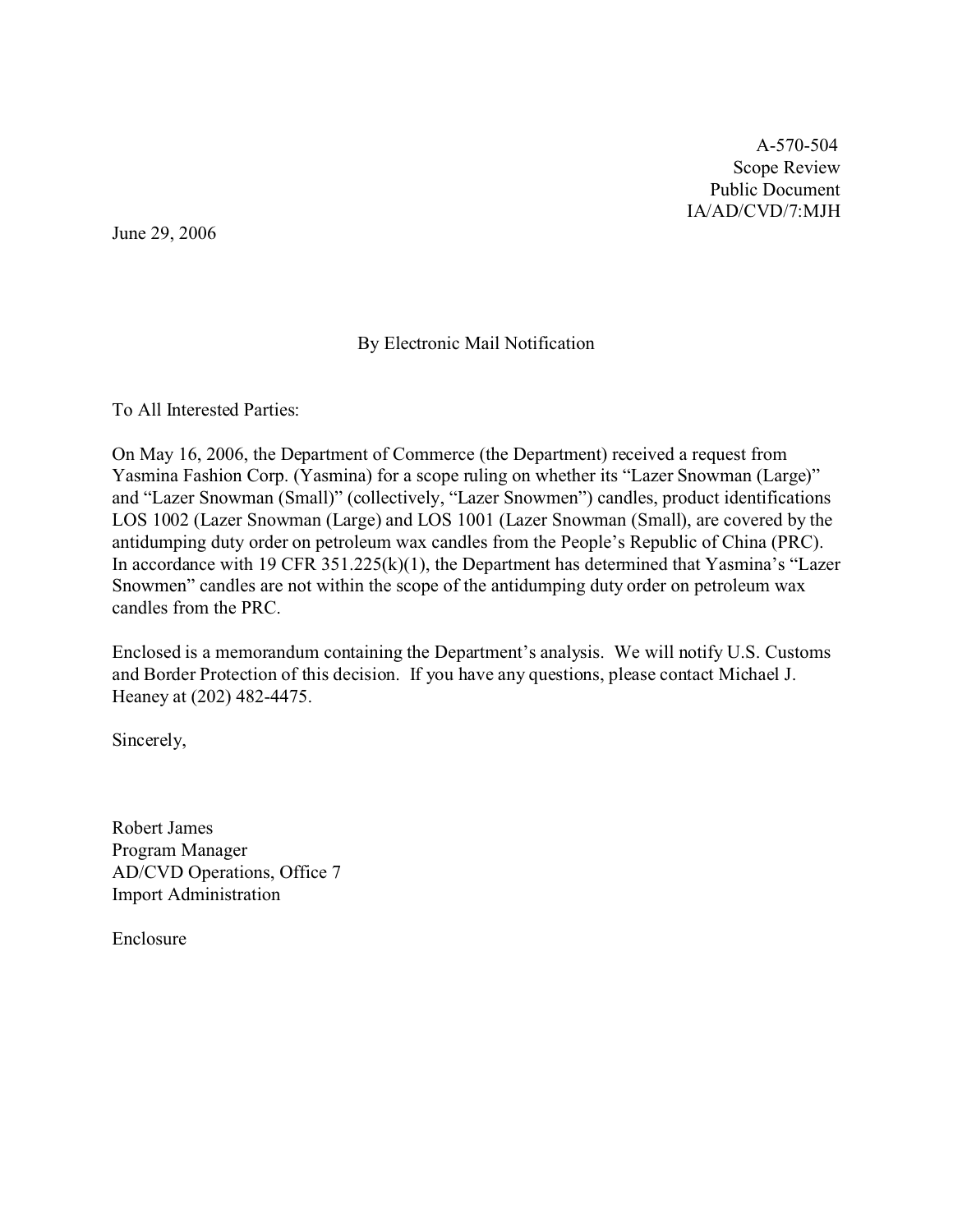A-570-504 Scope Review Public Document IA/AD/CVD/7:MJH

| <b>MEMORANDUM FOR:</b> | Stephen J. Claeys<br><b>Deputy Assistant Secretary</b><br>for Import Administration                                                              |
|------------------------|--------------------------------------------------------------------------------------------------------------------------------------------------|
| FROM:                  | Richard Weible<br>Office Director<br>AD/CVD Operations, Office 7                                                                                 |
| <b>SUBJECT:</b>        | Final Scope Ruling: Antidumping Duty Order on Petroleum Wax<br>Candles From the People's Republic of China (A-570-504);<br>Yasmina Fashion Corp. |

#### **Summary**

On May 16, 2006, the Department of Commerce (the Department) received a request from Yasmina Fashion Corp. (Yasmina) for a scope ruling to determine whether its "Lazer Snowmen" candles are included within the scope of the antidumping duty order on petroleum wax candles from the People's Republic of China (PRC). See Antidumping Duty Order: Petroleum Wax Candles from the People's Republic of China, 51 FR 30686 (August 28, 1986) (Order). In accordance with 19 CFR 351.225(k)(1), the Department finds that Yasmina's "Lazer Snowmen" candles are not within the scope of the Order. 1

#### **Background**

On May 16, 2006, the Department received a letter from Yasmina requesting a scope ruling on its "Lazer Snowmen,"<sup>2</sup> which the company describes as part of its "Americana" line of products. The National Candle Association (the NCA), the petitioner in this proceeding, did not submit comments on Yasmina's scope ruling request.

 $<sup>1</sup>$  The Department has developed an internet website that allows interested parties to access prior scope</sup> determinations regarding the Order. This website lists all scope determinations from 1991 to the present. It can be accessed at [http://ia.ita.doc.gov/download/candles-prc-scope/index,](http://ia.ita.doc.gov/download/candles-prc-scope/,) and will be updated periodically to include newly issued scope determinations.

 $2$  Yasmina intends to market "Lazer Snowmen" candles in two sizes: "Lazer Snowmen (Large)" which bears an internal reference number of LOS 1002 and "Lazer Snowmen (Small)" which bears an internal reference number LOS 1001. The analysis set forth herein is identical for both candle sizes.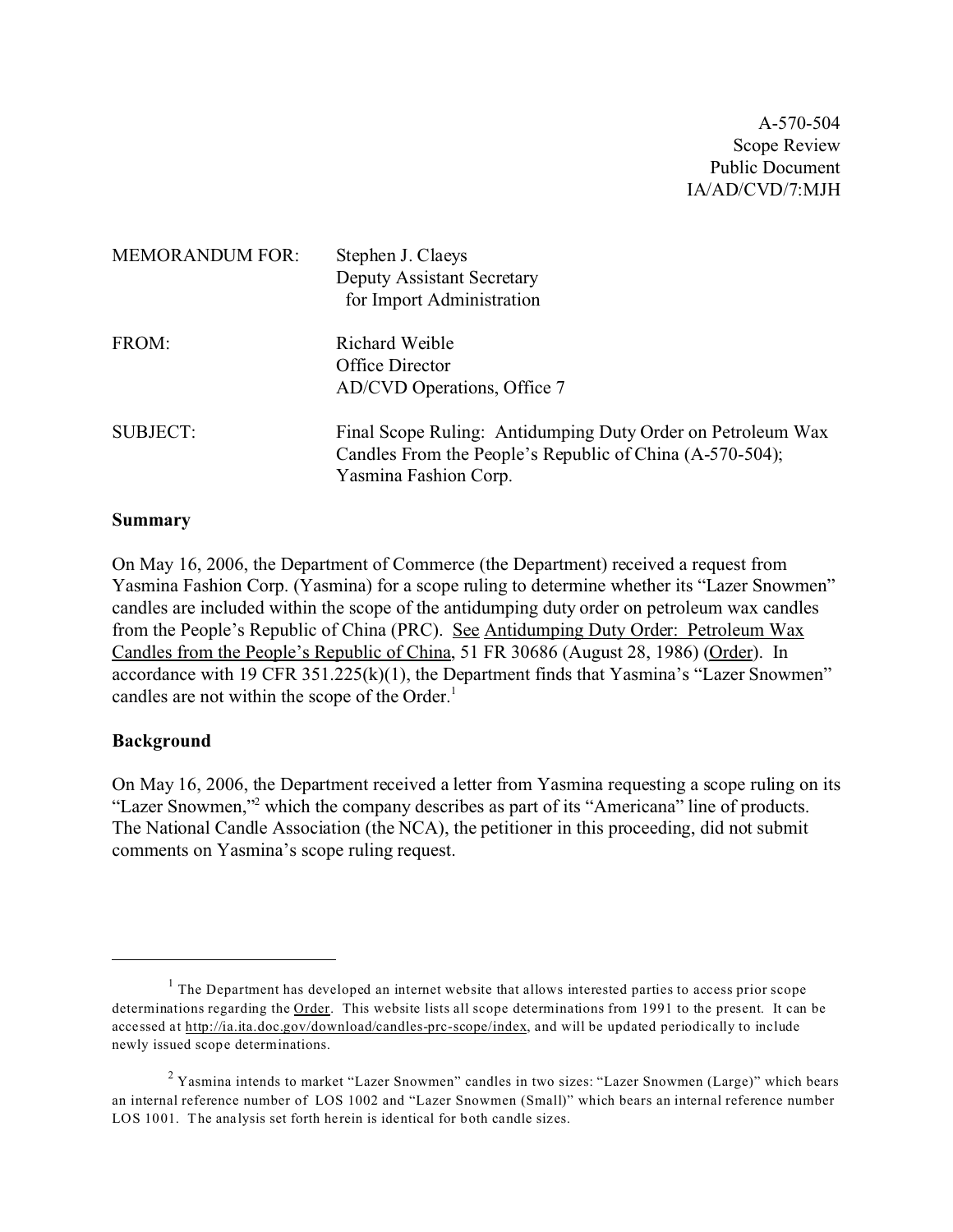## **Yasmina's Scope Request**

Yasmina argues that its "Lazer Snowmen" candles are outside the scope of the Order pursuant to 19 CFR 351.225(k)(1) and the novelty candle exception of the Customs Information Exchange (CIE) scope determination issued by the Department on September 21, 1987. $3$  According to Yasmina, the "Lazer Snowmen" candles are identifiable objects that, consistent with the Department's past scope rulings, are recognizable from a majority of angles. Yasmina provided a sample of the candles for the Department's review.

According to Yasmina, the candles are shaped in the form of full-length snowmen, are electroplated and bear the identifying features of a "scarved neck" and the logo of a National Football League (NFL) team. Yasmina intends to market separate "Lazer Snowmen" for each NFL team. Yasmina indicates this candle is classified under Harmonized Tariff Schedule (HTSUS) Number 3406.00.0000.

Yasmina argues that its candles are novelty candles that do not fall within the shapes described in the Order (tapers, columns, spirals, straight-sided dinner candles, votives, and various wax-filled containers). Specifically, Yasmina claims that its candles are in the shape of a snowman, an identifiable object that is viewable from multiple angles. Yasmina further argues that "the candle will most likely not even be used as a candle" because most users are sports fans who will avoid burning the candle so that "the authenticity of their favorite teams's outfit is preserved."

## **Legal Framework**

The regulations governing the Department's antidumping scope determinations are found at 19 CFR 351.225. On matters concerning the scope of an antidumping duty order, the Department first examines the descriptions of the merchandise contained in the petition, the initial investigation, and the determinations of the Secretary (including prior scope determinations) and the U.S. International Trade Commission (ITC). This determination may take place with or without a formal inquiry. If the Department determines that these descriptions are dispositive of the matter, the Department will issue a final scope ruling as to whether or not the subject merchandise is covered by the order. See 19 CFR 351.225(k)(1).

Conversely, where the descriptions of the merchandise are not dispositive, the Department will consider the five additional factors set forth at 19 CFR 351.225(k)(2). These criteria are: (1) the physical characteristics of the merchandise; (2) the expectations of the ultimate purchasers; (3) the ultimate use of the product; (4) the channels of trade in which the product is sold; and (5) the manner in which the product is advertised and displayed. The determination as to which analytical framework is most appropriate in any given scope inquiry is made on a case-by-case basis after consideration of all evidence before the Department.

 $3$  In CIE, the Department narrowly limited the novelty candle exception to figurine candles, candles shaped in the form of identifiable objects, and candles specifically designed for and used only in connection with the holiday season. See Customs Information Exchange, CIE N212/85, September 21, 1987.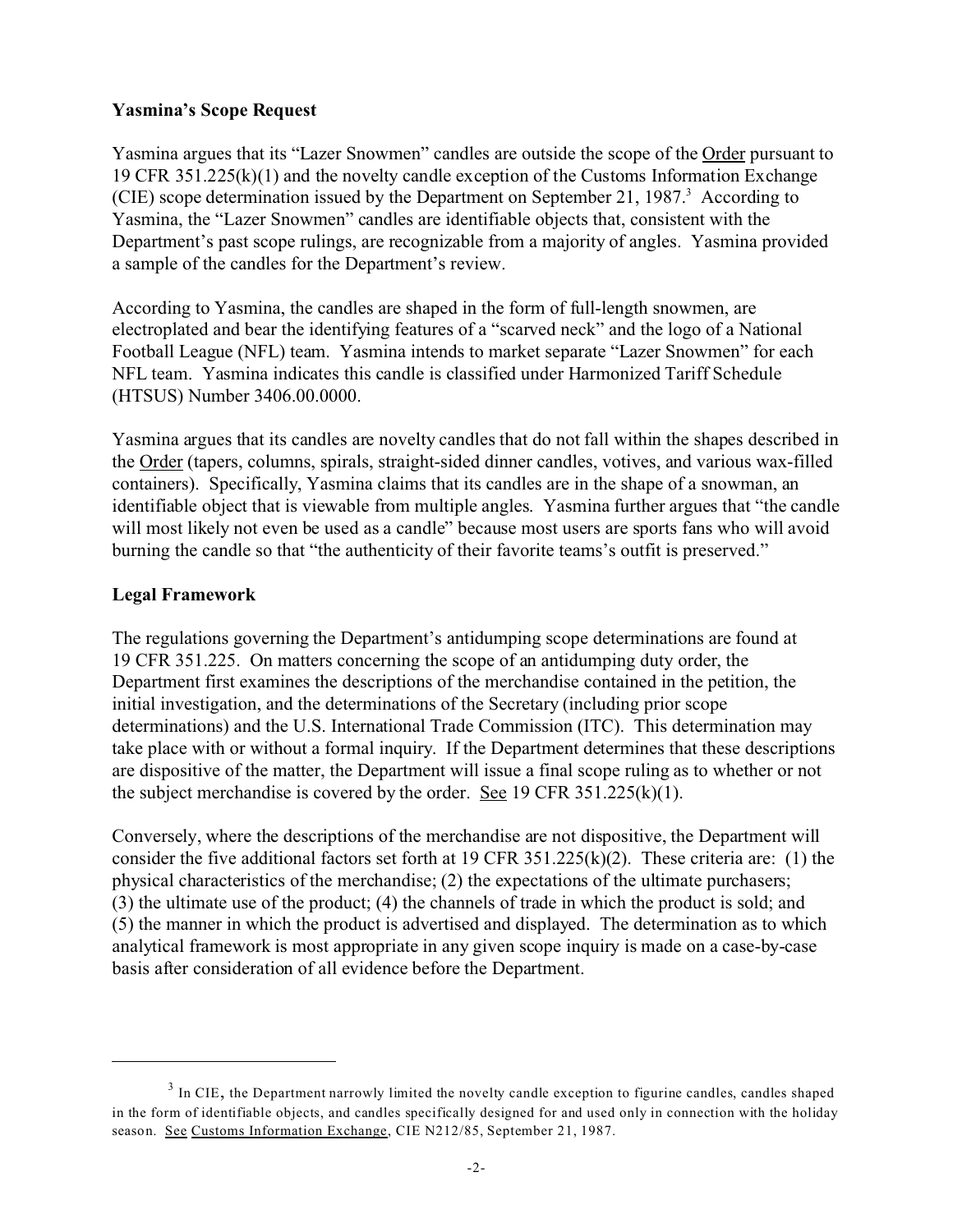# **Analysis**

In the instant case, the Department has evaluated Yasmina's request in accordance with 19 CFR  $351.225(k)(1)$  and finds the descriptions of the products contained in the petition, the initial investigation, and the determinations of the Secretary (including prior scope determinations) and the ITC are dispositive with respect to Yasmina's "Lazer Snowmen" candles. Therefore, for these candles, the Department finds it unnecessary to consider the additional factors set forth at 19 CFR 351.225(k)(2).

Documents and parts thereof from the underlying investigation that the Department deemed relevant to this scope ruling were made part of the record of this determination and are referenced herein. Documents that neither the Department nor the parties placed on the record do not constitute part of the administrative record for this scope determination.

In its petition of September 4, 1985, the NCA requested that the investigation cover:

[c]andles [which] are made from petroleum wax and contain fiber or paper-cored wicks. They are sold in the following shapes: tapers, spirals, and straight-sided dinner candles; rounds, columns, pillars; votives; and various wax-filled containers. These candles may be scented or unscented ... and are generally used by retail consumers in the home or yard for decorative or lighting purposes.

See Antidumping Petition (September 4, 1985) at 7.

The Department defined the scope of the investigation in its notice of initiation. This scope language carried forward without change through the preliminary and final determinations of sales at less than fair value and the eventual antidumping duty order:

[c]ertain scented or unscented petroleum wax candles made from petroleum wax and having fiber or paper-cored wicks. They are sold in the following shapes: tapers, spirals, and straight-sided dinner candles; rounds, columns, pillars, votives; and various wax-filled containers.

See Petroleum Wax Candles from the People's Republic of China: Initiation of Antidumping Duty Investigation, 50 FR 39743 (September 30, 1985); Petroleum Wax Candles from the People's Republic of China: Preliminary Determination of Sales at Less Than Fair Value, 51 FR 6016 (February 19, 1986); Petroleum Wax Candles from the People's Republic of China: Final Determination of Sales at Less Than Fair Value, 51 FR 25085 (July 10, 1986) (Final Determination); and Order, 51 FR 30686 (August 28, 1986).

The ITC adopted a similar definition of the "like product" subject to its determinations, noting the investigations did not include "birthday, birthday numeral and figurine type candles." See Candles from the People's Republic of China: Determination of the Commission in Investigation No. 731-TA-282 (Final), Publication 1888 (August 1986) (ITC Determination), at 4, note 5, and A-2.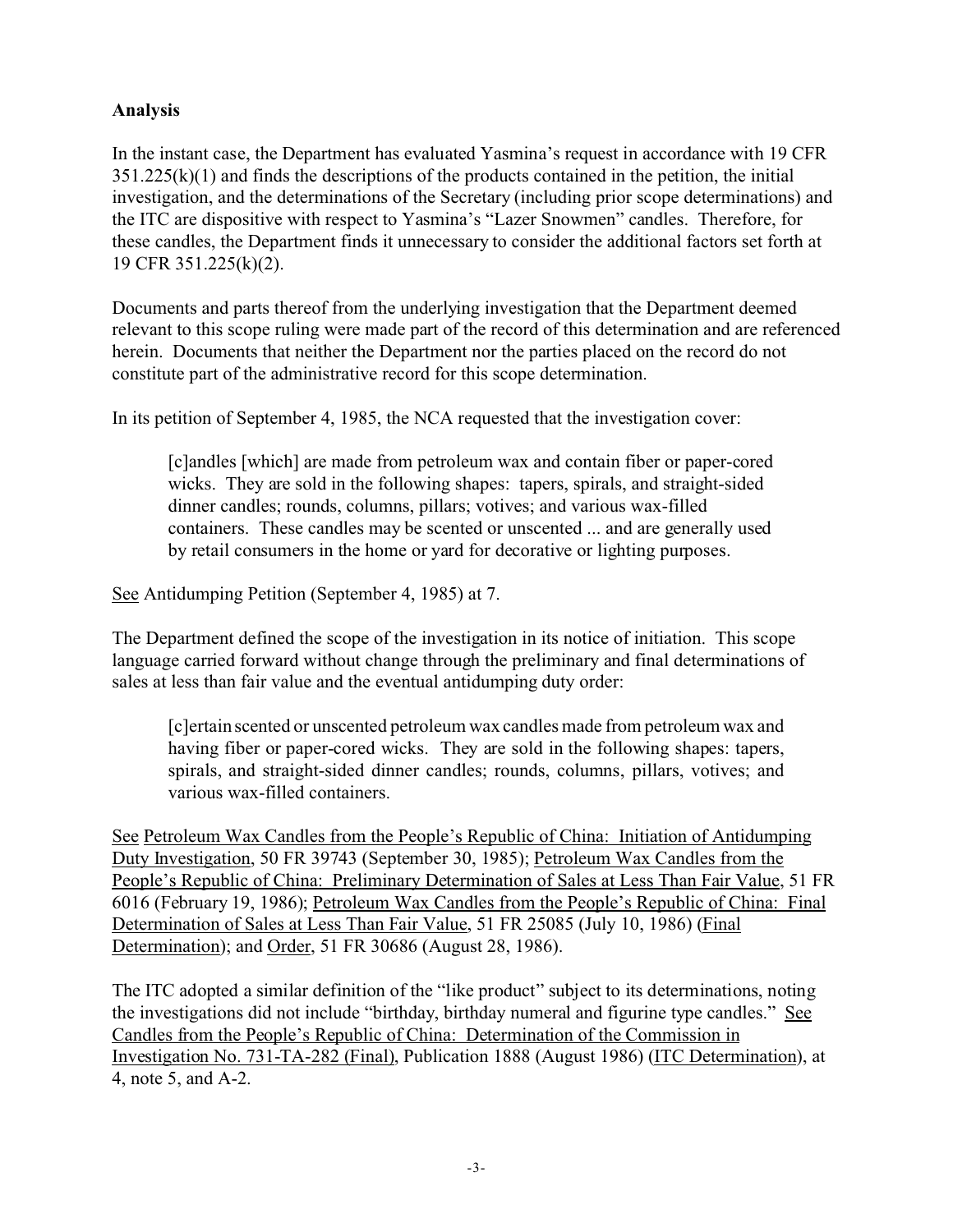Also of relevance to the present scope inquiry are the Department's instructions to the U.S. Customs Service (now renamed U.S. Customs and Border Protection (CBP)) (see Letter from the Director, Office of Compliance, to Burditt, Bowles & Radzius, Ltd., July 13, 1987) (CBP Notice) issued in connection with a July 1987 scope determination concerning an exception from the Order for novelty candles, which state:

The Department of Commerce has determined that certain novelty candles, such as Christmas novelty candles, are not within the scope of the antidumping duty order on petroleum-wax candles from the People's Republic of China (PRC). Christmas novelty candles are candles specially designed for use only in connection with the Christmas holiday season. This use is clearly indicated by Christmas scenes and symbols depicted in the candle design. Other novelty candles not within the scope of the order include candles having scenes or symbols of other occasions (*e.g.*, religious holidays or special events) depicted in their designs, figurine candles, and candles shaped in the form of identifiable objects (*e.g.*, animals or numerals).

### See CBP Notice (emphasis added).

In November 2001, the Department changed its practice on the issue of candle shapes. See "Final Scope Ruling, J.C. Penney Purchasing Corp," November 9, 2001 (JC Penny Ruling). In this ruling, the Department reviewed the text of the scope of the Order, beginning with the text of the first sentence of the scope which covers "[c]ertain scented or unscented petroleum wax candles made from petroleum wax and having fiber or paper-cored wicks." See Order. The text following this broad inclusive sentence provides a list of shapes; this list is not modified by any express words of exclusivity. The result of our prior practice of not including within the scope of the Order candles of a shape other than those specifically listed in the Order was inconsistent with the fact that the candles were "scented or unscented petroleum wax candles made from petroleum wax and having fiber or paper-cored wicks."<sup>4</sup> In the J.C. Penney Ruling, the Department determined to revise this practice because it had the effect of narrowing the broad coverage of the first sentence of the Order's scope. The list of shapes in the second sentence of the Order's scope does not provide a textual basis for such a narrowing of the coverage of the first sentence of the Order's scope. Accordingly, to give full effect to the first sentence of the inclusive language of the scope, the Department now will normally evaluate whether candles of a shape not listed by the inclusive language of the Order's scope are scented or unscented petroleum wax candles made from petroleum wax and having fiber or paper-cored wicks.

This approach of evaluating such candles in light of the entire text of the Order's scope is in keeping with the opinion of the Court of International Trade (CIT), noting that a better approach in scope rulings is to avoid subjective issues of intent and, instead, to look to the petition's language to determine whether the class or kind of merchandise at issue was expressly included.

<sup>&</sup>lt;sup>4</sup> See, e.g., Final Scope Ruling - Antidumping Duty Order on Petroleum Wax Candles From the People's Republic of China (A-570-504); Endar Corp. (January 11, 2000) (Endar Ruling) (where the Department found a "dragonfly" candle, in the shape of a rough-hewn stone with a dragonfly carved on top, not within scope because it is of a shape not listed by the scope), and Final Scope Ruling – Antidumping Duty Order on Petroleum Wax Candles From the People's Republic of China (A-570-504); American Drug Stores, Inc. (March 16, 1998) (where the Department found a sphere or ball-shaped candle not within scope because it is a shape not listed by the scope).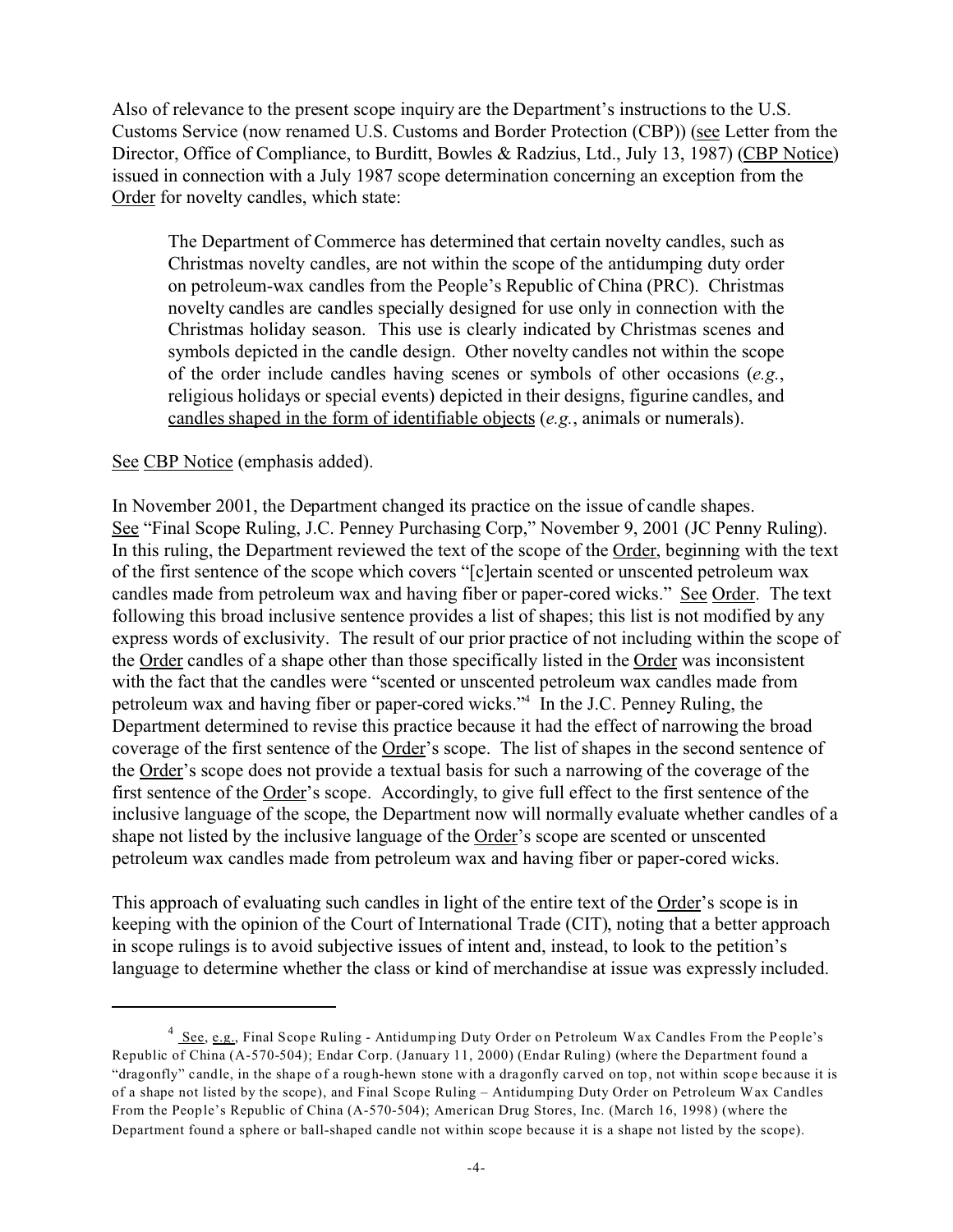Duferco Steel, Inc. v. United States, 146 F. Supp. 2d 913 (May 29, 2001) (Duferco Steel). Such an approach is a departure from past CIT precedent that required the Department to give ample deference to the petitioner's intent when examining a petition's description of the subject merchandise. See, e.g., Torrington Co. v. United States, 995 F. Supp. 117, 121 (CIT 1998).

Although the specific scope decision in Duferco Steel has been overturned by the United States Court of Appeals for the Federal Circuit (Federal Circuit) in Duferco Steel, Inc. v. United States, 296 F.3d 1087 (Fed. Cir. 2002) (Duferco Steel II), we do not believe that the Federal Circuit's decision undermines the Department's decision in the J.C. Penney Ruling. The plain language of the scope of the Order clearly states "[c]ertain scented or unscented petroleum wax candles made from petroleum wax and having fiber or paper-cored wicks . . . sold in the following shapes: tapers, spirals, and straight-sided dinner candles; rounds, columns, pillars, votives; and various wax-filled containers" are included within the scope of the Order. Thus, the Order offers a descriptive list of the shapes of candles included within the Order, but, as the courts have recognized, there is no requirement that every product covered must be identified in the scope. More specifically, the Federal Circuit has stated "the petitions that led to the issuance of the order did not need to specifically identify the [product] in order to cover [it]; our precedent, to say nothing of the regulations, makes clear that neither a petition nor an antidumping or countervailing duty order requires that level of specificity."<sup>5</sup> The Federal Circuit further stated "[a]s a matter of law, a petition need not list the entire universe of products . . . in order [for the petition] to cover those products."<sup>6</sup> Thus, as applied to this **Order**, there is no requirement, nor is it possible, for the shapes of all of the candles to be listed.<sup>7</sup> In fact, if the list were exhaustive, there would have been no need for the Department to determine whether any other candle that was not explicitly listed as a shape in the scope of the Order is subject to the Order. However, the Department did render the narrowly constructed novelty candle exception, leaving all other petroleum wax candles from the PRC covered by the Order.

If the Department determines the candle is made from petroleum wax and has a fiber or papercored wick, but the candle possesses characteristics set out in the CBP Notice, it will not fall within the scope of the Order. In order for a candle to qualify for this exception, the characteristic which is claimed to render it a novelty candle (i.e., the shape of an identifiable object or a holiday-specific design) should be easily recognizable in order for the candle to merit not being included within the scope of the Order. Specifically, among other determining factors, the Department will examine whether the characteristic is identifiable from most angles and whether or not it is minimally decorative, e.g., small and/or singularly placed on the candle. If the identifiable object or holiday-specific design is not identifiable from most angles, or if the design or characteristic is minimally decorative, the Department may determine that the candle is included within the scope of the Order. See J.C. Penney Ruling; "Final Scope Ruling – Antidumping Duty Order on Petroleum Wax Candles From the People's Republic of China

 $^6$  <u>Id</u>.

 $5$  Novosteel SA v. United States, 284 F.3d 1261, 1264 (Fed. Cir. 2002).

<sup>&</sup>lt;sup>7</sup> See Petroleum Wax Candles from China, USITC Pub. No. 3226 Investigation No. 731-TA-282 (Review) (August 1999) (USITC Pub. No. 3226), at 18 ("Candles come in a wide variety of shapes and sizes. Major U.S. candle manufacturers reportedly will offer 1,000 to 2,000 varieties of candles in their product lines.").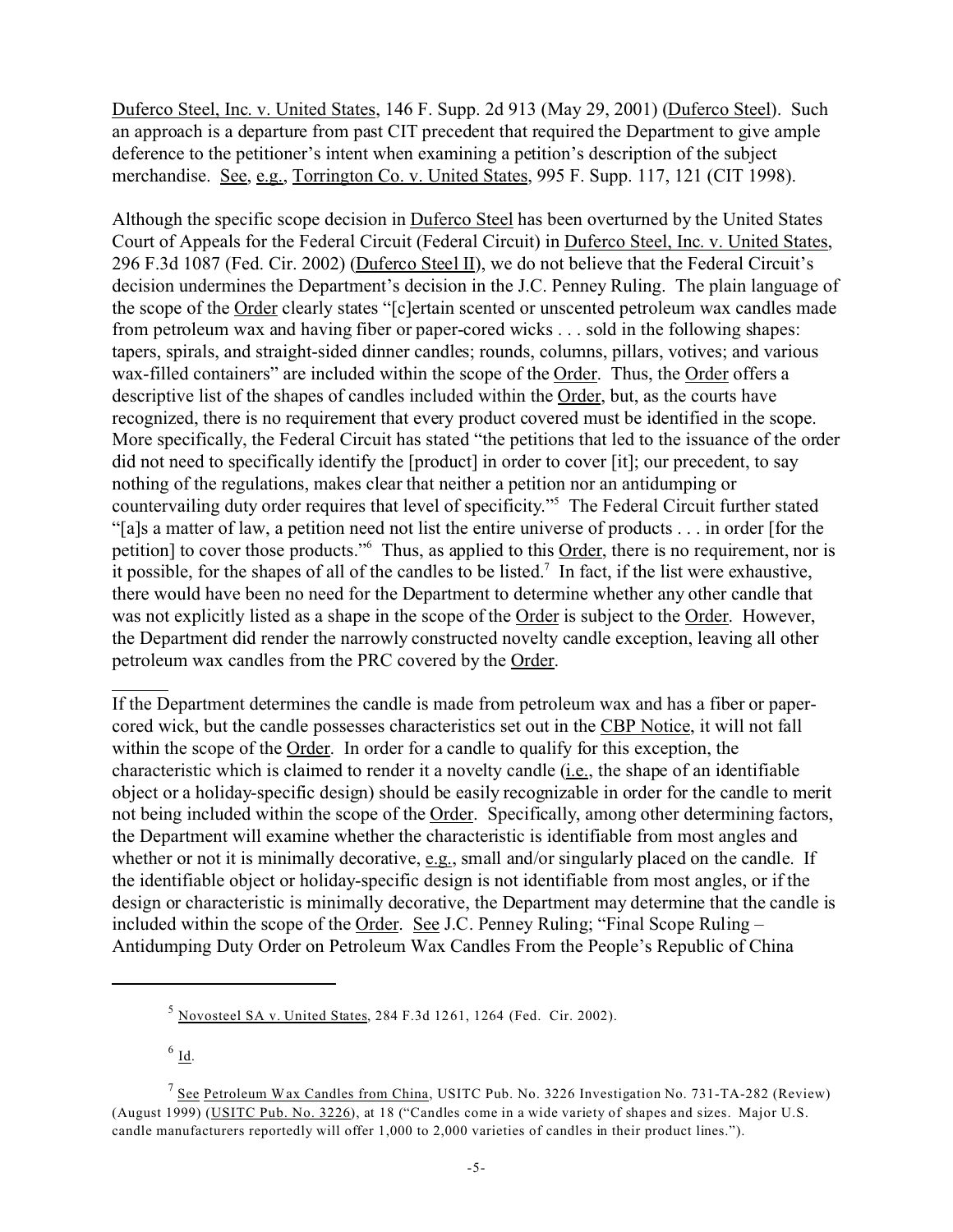(A-570-504); San Francisco Candle Co." (Feb. 12, 2001) (San Francisco Candle); and Endar Ruling. If a candle does not possess the characteristics set out in the July 1987 novelty candle exception, and it is a scented or unscented candle having a fiber or paper-cored wick, the Department will determine that the candle is within the scope of the Order.

## **Analysis**

With respect to the instant request, we find that, for the reasons discussed below, Yasmina's "Lazer Snowmen" candles are not within the scope of Order. These candles are identifiable objects in the shape of snowmen when viewed from most angles, which would qualify these candles to not be included within the scope of the Order pursuant to the novelty candle exception.

We agree with the argument presented by Yasmina that its candles are in the shape of an identifiable object, and therefore should not be included within the scope of the Order. Pursuant to the Department's practice to date, as described in the 2001 J.C. Penney Ruling, if a candle is not in a shape specifically listed in the scope of the Order, it will not automatically not be included within the scope of the Order. See J.C. Penney Ruling. Instead, the Department will normally evaluate whether the candle is a scented or unscented petroleum wax candle made from petroleum wax and having a fiber or paper-cored wick. Based upon the foregoing, we have evaluated whether the characteristics of these candles would qualify them to not be included within the scope of the Order pursuant to the novelty candle exception detailed in the CBP Notice and our interpretation as set forth in the J.C. Penney Ruling. We have determined that when viewed from most angles, Yasmina's "Lazer Snowmen" candles are in the shape of recognizable objects. Thus, we find that these candles are not within the Order.

We first examined whether these candles are in the shape of an identifiable object: a snowman. We find these candles are in the shape of a snowman, as characterized by the round torso, and neck adorned with molded scarf. These candles are identifiable as snowmen when viewed from most angles. In previous scope rulings the Department has excluded candles shaped in the form of a snowman where the Department has determined that those candles were recognizable from multiple angles. See, e.g., "Final Scope Ruling–Globalshop Inc." (November 24, 2004). This is consistent with previous scope rulings, in which the Department has also determined that ducks, a snail, a bunny, a gold dragon, frogs, and chickens were not included within the Order when the candles were recognized as identifiable objects pursuant to the novelty candle exception. See, e.g., "Final Scope Ruling–Antidumping Duty Order on Petroleum Wax Candles from the People's Republic of China (A-570-504); New Spectrum Gift Gallery Inc." (May 10, 2005) (New Spectrum Scope Ruling); see also, January 10, 2006 "Final Scope Ruling- Antidumping Duty Order on Petroleum Wax Candles; Kohl's Department Stores, Inc." (finding the "Americana Chicken" to not be included in the Order). In each of these scope rulings, the candle in question was found to be an identifiable object when viewed from most angles and was not included within the scope of the Order pursuant to the July 1987 novelty exception. Consequently, Yasmina's "Lazer Snowmen" candles qualify for the July 1987 novelty candle exception because they represent identifiable objects (i.e., a snowman) when viewed from multiple angles. See J.C. Penney Ruling. Based upon the forgoing, Yasmina's "Lazer Snowmen" candles are not included within the scope of the Order.